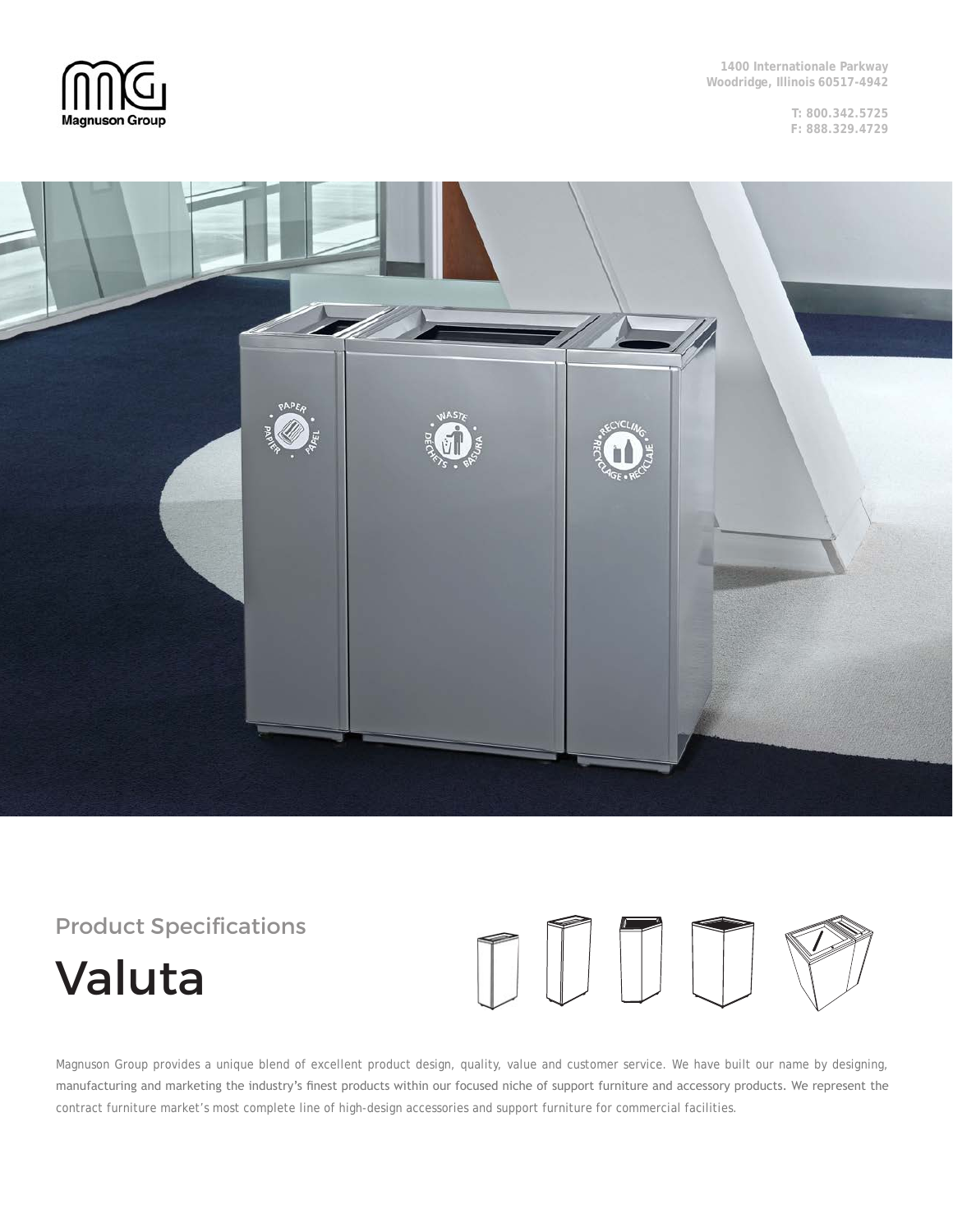# Indoor Waste & Recycling Receptacles **Page 2 of 12** Valuta Product Images





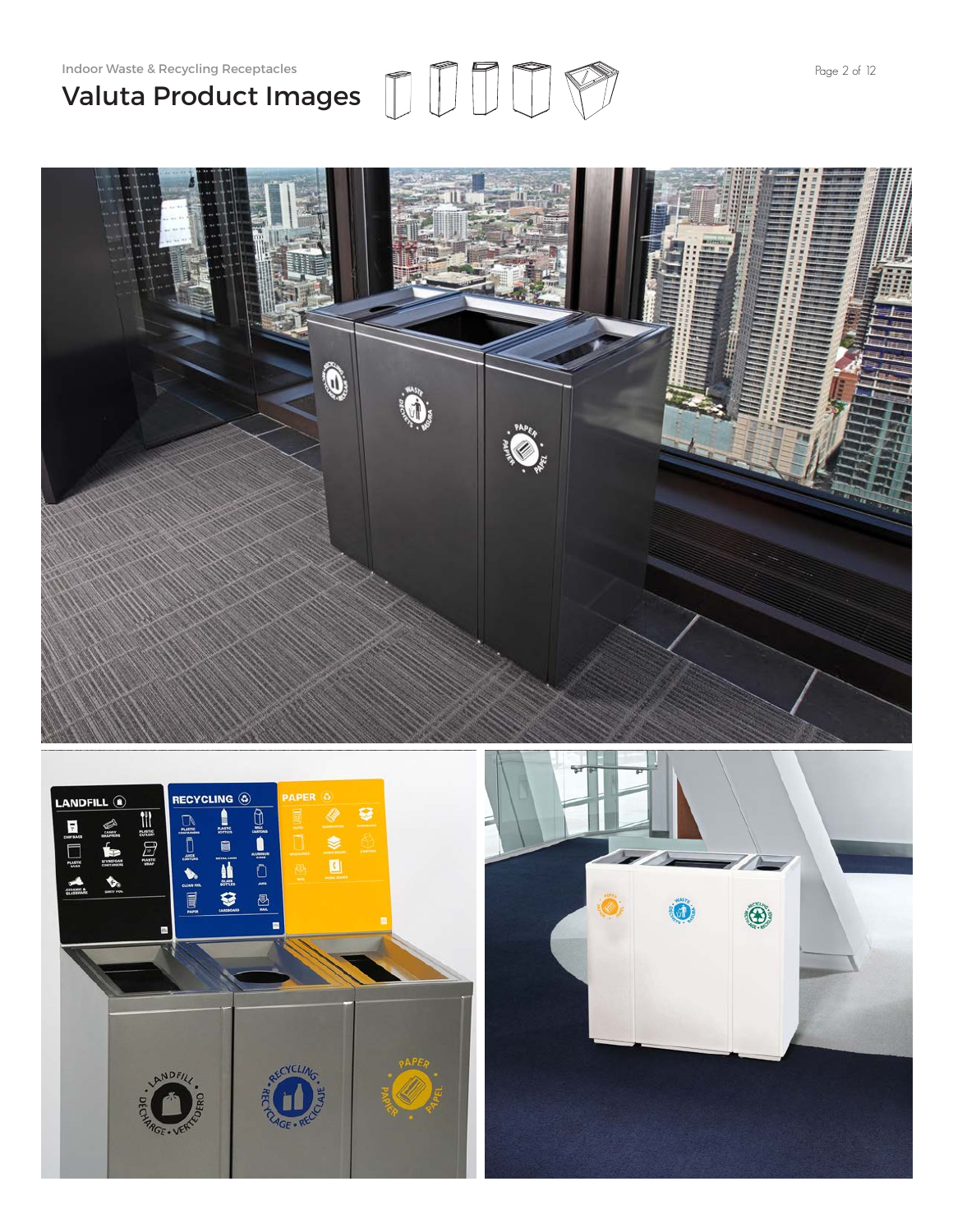# Valuta Product Specifications

# **Design Story**

Designed by QDesign, VALUTA is a modular family of rectilinear waste & recycling receptacles. Constructed of steel, VALUTA offers 4 sized bodies – 40, 35, 20 and 14-gallon units - each with 4 top options for easy sorting of waste, paper, cans and bottles. VALUTA comes in a variety of powder coat paint colors, and all models include integrated bag arms and an internal rigid liner. VALUTA is also available with locking tops for secure disposal, and all VALUTA units can be configured with the SOTARE family. Made in the USA.



VALUTA SAMPLE CONFIGURATIONS



# VALUTA TOP-OPENING OPTIONS



40 Gallon Unit/Top Configuration Options Waste 11-1/16" x 11-1/16" opening Paper 2" x 15-5/8" opening Circle 4-1/4" diameter opening Paper/Circle 2" x 15-5/8" opening 4-1/4" diameter



35 Gallon Unit/Top Configuration Options Waste 11-1/16" x 11-1/16" opening Paper 2" x 15-5/8" opening Circle 4-1/4" diameter opening Paper/Circle 2" x 15-5/8" 4-1/4" diameter



14 & 20 Gallon Unit/Top Configuration Options Waste 4-1/4" x 13-3/16" opening Paper 2" x 12" opening Circle 4-1/4" diameter opening Paper/Circle 2" x 12" opening 4-1/4" diameter

VALUTA MULTI-LINGUAL PICTOGRAM LABELS



# **Customer Service**

Magnuson Group is proud of its reputation of providing outstanding customer service. We listen to your questions, concerns and opinions respectfully and will always try to assist our customers efficiently and most importantly in a friendly manner.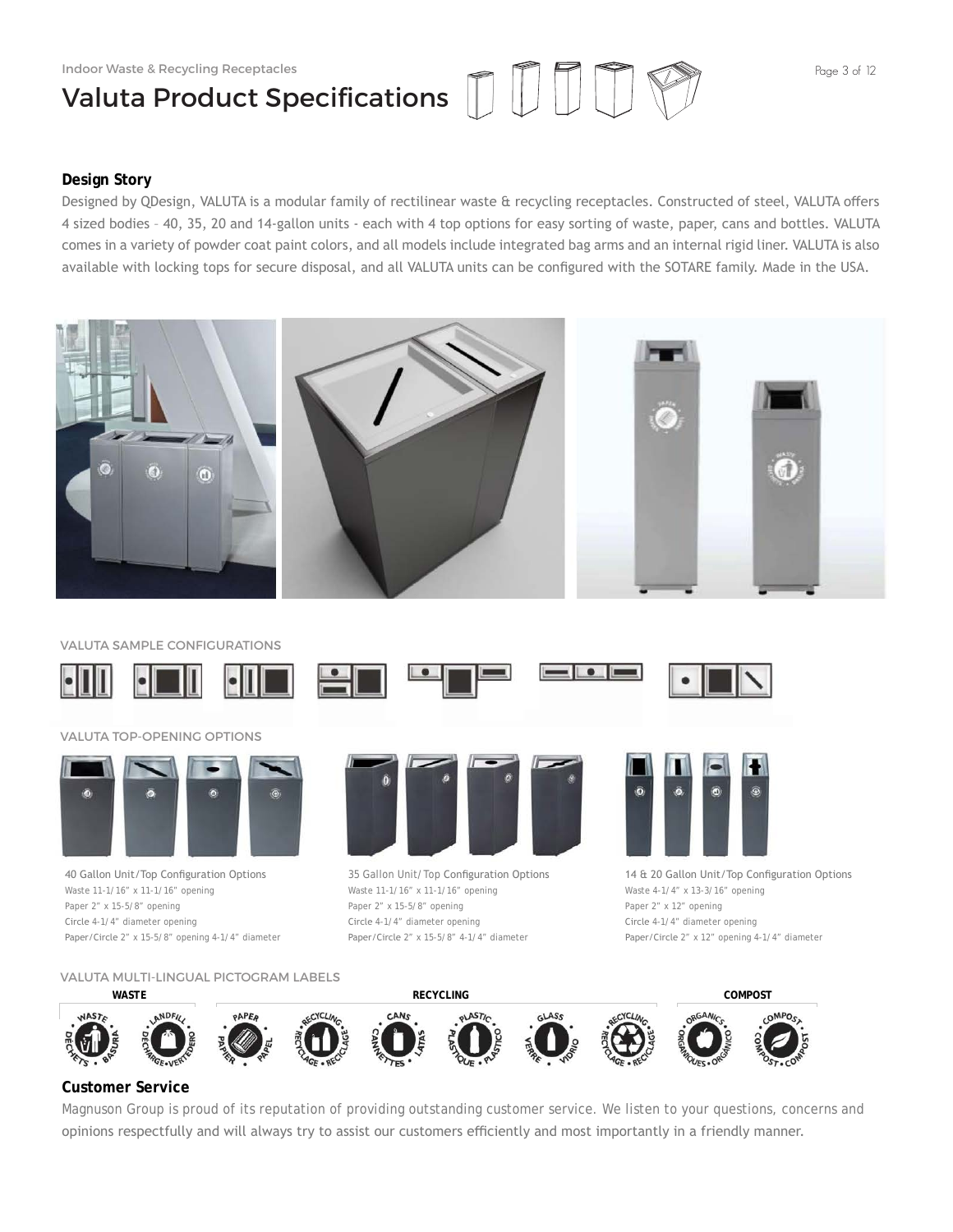# Product Specifications Valuta Ordering Instructions ||



# HOW TO ORDER VALUTA

# **When ordering Valuta, a model and a selection must be made from each option below and noted on the order. Special notes are as follows:**

• Each Valuta includes (1) one Icon/Reference per unit. Per the diagram below, please indicate the desired placement/orientation of the Label (i.e., the correct side of the body). Additional Label are available for additional cost.





- 40/20/14 Gallon Unit Key: REF 1: Label placed on "FRONT" (side opposite hinged top) REF 2: Label placed on "RIGHT SIDE" REF 3: Label placed on "REAR SIDE" (same side as hinged top) REF 4: Label placed on "LEFT SIDE"
- 35 Gallon Unit Key:
	- REF 1: Label placed on "FRONT"
	- REF 2: Label placed on "FRONT RIGHT SIDE"
	- REF 3: Label placed on "REAR RIGHT" (same side as hinged top)
- REF 4: Label placed on "REAR LEFT SIDE"
	- REF 5: Label placed on "FRONT LEFT SIDE" (35 gallon only)

# VALUTA + VALUTA JR MODELS & SPECIFICATIONS

| Model #            | $H \times W \times D$ | Shipping Weight | <b>Product Description</b>                                                                                               |
|--------------------|-----------------------|-----------------|--------------------------------------------------------------------------------------------------------------------------|
| VA1818L            | 33 3/4" x 18" x 18"   | 54 lbs.         | 40 gallon unit with internal rigid liner and integrated bag arms.                                                        |
| VA1809L            | $33.3/4''$ x 9" x 18" | $34$ lbs.       | 20 gallon unit with internal rigid liner and integrated bag arms.                                                        |
| VA18SCL            | 33 3/4" x 18" x 18"   | 50 lbs.         | 35 gallon unit with internal rigid liner and integrated bag arms.                                                        |
| <b>VA1818L-SEC</b> | 33 3/4" x 18" x 18"   | 54 lbs.         | 40 gallon unit with internal rigid liner, integrated bag arms and<br>locking top with slot for secure document disposal. |
| VA1809L-SEC        | $33.3/4''$ x 9" x 18" | $34$ lbs.       | 20 gallon unit with internal rigid liner, integrated bag arms and<br>locking top with slot for secure document disposal. |
| VA1809L-JR         | 26 1/8" x 9" x 18"    | $30$ lbs.       | 14 gallon junior height unit with internal rigid liner, integrated                                                       |

# VALUTA + VALUTA JR PRODUCT OPTIONS

# **Body Colors**



# Dark Anthracite

# **Top Colors**









40 Gallon Circle - 4-1/4" Diameter 14 & 20 Gallon Circle - 4-1/4" Diameter 35 Gallon Circle - 4-1/4" Diameter

40 Gallon Paper/Circle - 2" x 15-5/8" & 4-1/4" Diameter 14 & 20 Gallon Paper/Circle - 2" x 12" & 4-1/4" Diameter 35 Gallon Paper/Circle - 2" x 15-5/8" & 4-1/4" Diameter

# **Single Top Opening Choices Multi-Lingual Pictogram Label Options**



\*\* Physical finish chips are available, please contact Customer Service for details.

 $\boldsymbol{\mathcal{L}}$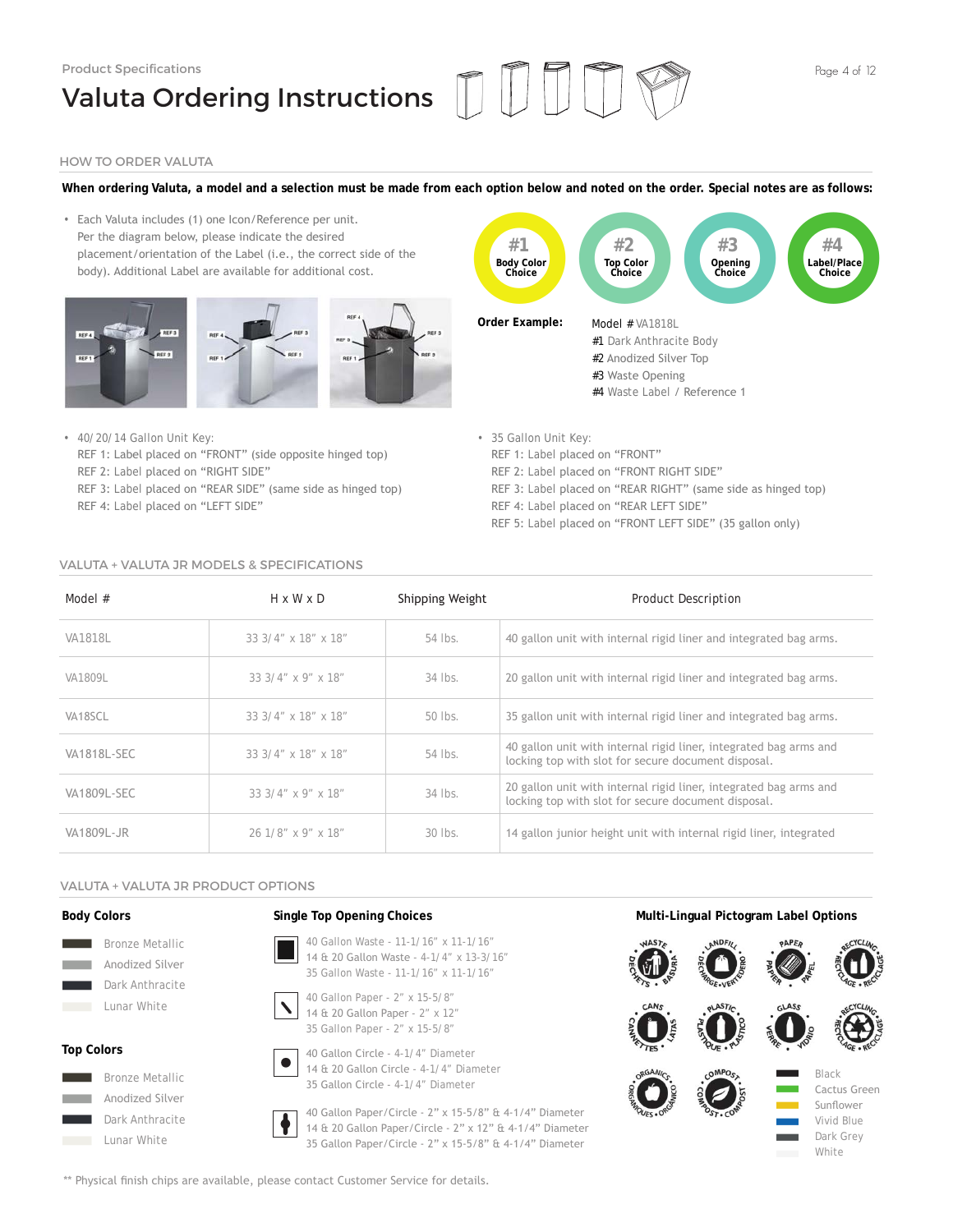Valuta - Waste & Recycling Receptacles





# **Locally Sourced**

Magnuson Group recognizes the increase in demand for building materials and products that are extracted and manufactured within the region, thereby supporting the use of indigenous resources and reducing the environmental impacts resulting from transportation.



**1%** of Valuta materials are sourced outside 95 miles of MG HQ 99% of Valuta materials are sourced within 95 miles of MG HQ

# **LEED v4**

# LEED V4 - ENVIRONMENTAL PROFILE & ATTRIBUTES

|                                              |                                                                 | 99% of Valuta materials are sourced within 95 miles of MG HO<br>1% of Valuta materials are sourced outside 95 miles of MG HO                                                                                                                                                                                                                                                                                                                                                                 |
|----------------------------------------------|-----------------------------------------------------------------|----------------------------------------------------------------------------------------------------------------------------------------------------------------------------------------------------------------------------------------------------------------------------------------------------------------------------------------------------------------------------------------------------------------------------------------------------------------------------------------------|
| LEED V4 - ENVIRONMENTAL PROFILE & ATTRIBUTES | LEED v4                                                         | Valuta contributes to various LEED prerequisites & credits. Specific products cannot be LEED-certified,<br>but they can support LEED criteria. For general questions about LEED, please contact USGBC.                                                                                                                                                                                                                                                                                       |
| Program                                      | Category & Item                                                 | Contribution                                                                                                                                                                                                                                                                                                                                                                                                                                                                                 |
| Interior Design + Construction               | Materials + Resources                                           | Storage & Collection of Recyclables                                                                                                                                                                                                                                                                                                                                                                                                                                                          |
|                                              | Indoor Environmental Quality                                    | Low-Emitting Materials                                                                                                                                                                                                                                                                                                                                                                                                                                                                       |
| Building Design + Construction               | Materials + Resources                                           | Storage & Collection of Recyclables                                                                                                                                                                                                                                                                                                                                                                                                                                                          |
|                                              | Indoor Environmental Quality                                    | Low-Emitting Materials - Systems Furniture & Seating                                                                                                                                                                                                                                                                                                                                                                                                                                         |
| Builing Operations + Maintenance             | Materials + Resources                                           | Solid Waste Management - Ongoing Consumables                                                                                                                                                                                                                                                                                                                                                                                                                                                 |
| <b>MAGNUSON GROUP CERTIFICATIONS</b>         |                                                                 |                                                                                                                                                                                                                                                                                                                                                                                                                                                                                              |
| <b>FLIRNITIIRE</b>                           | Indoor Advantage Gold Certification (SCS)<br>sions of concerns. | Indoor Advantage Gold certification is SCS Global Services' highest level of indoor air quality performance for furniture.<br>The certification assures that furniture products support a healthy indoor environment by meeting strict chemical<br>emission limits for volatile organic compounds (VOCs). To be certified, products must be tested by independent labs for<br>compliance with the ANSI/BIFMA X7.1, and either ANSI/BIFMA e.3 or CDPH/EHLB Standard Method V1-1 for VOC emis- |
|                                              | US Green Building Council (USGBC)                               | Magnuson Group is a proud member of the US Green Building Council (USGBC), which supports the advancement of the<br>latest in innovative building practices & minimalizing environmental impact for a more sustainable built environment.                                                                                                                                                                                                                                                    |

### MAGNUSON GROUP CERTIFICATIONS



#### **Indoor Advantage Gold Certification (SCS)**



# **US Green Building Council (USGBC)**

Magnuson Group is a proud member of the US Green Building Council (USGBC), which supports the advancement of the

# MAGNUSON GROUP GENERAL SUSTAINABILITY PRACTICES

Magnuson Group recognizes the importance of being good stewards to the earth. We incorporate positive environmental processes into all facets of the company. Whether the process is administrative in nature, or is in manufacturing, Magnuson Group strives to ensure that environmental concerns are made a part of the system. Some specifics include:

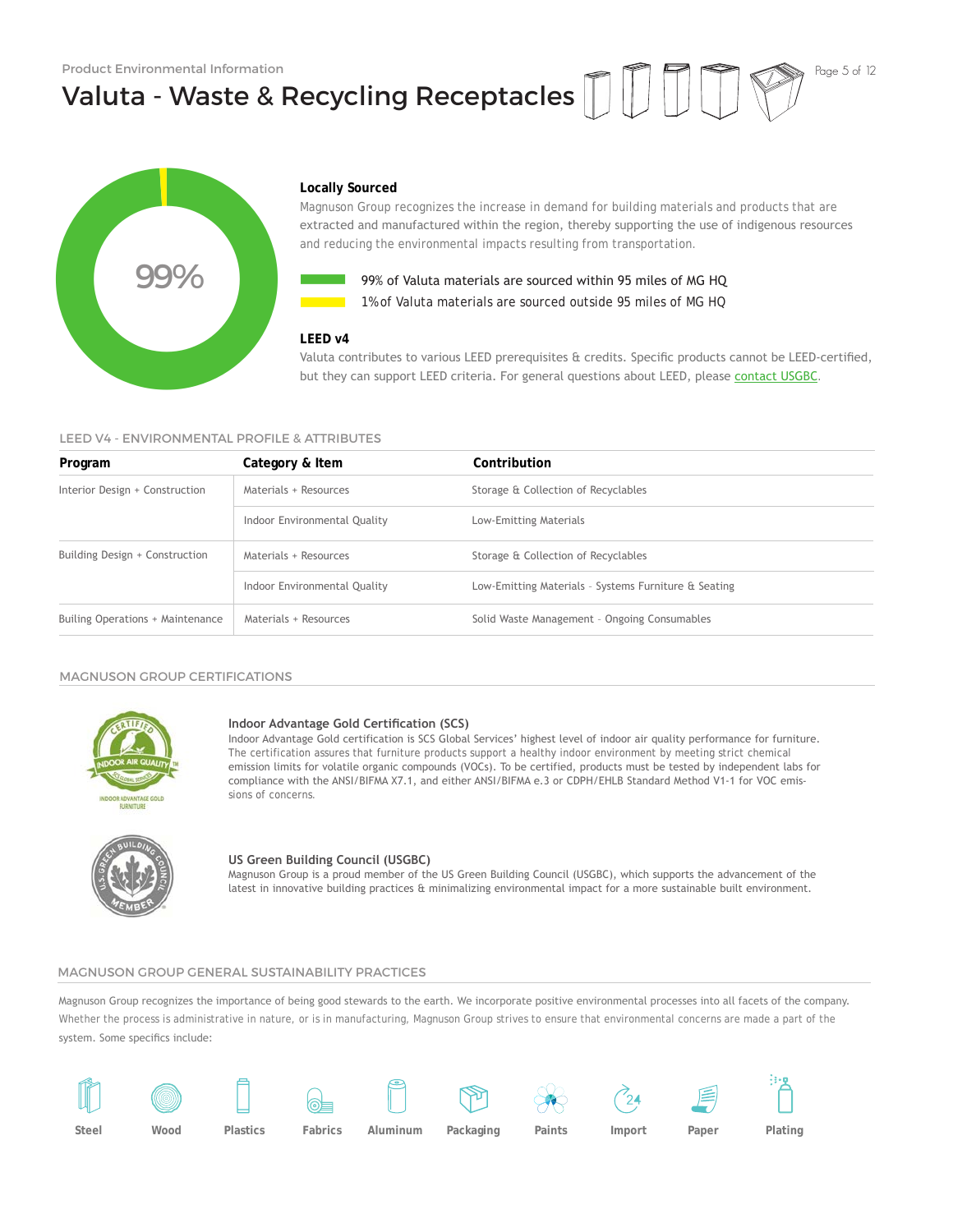

# **Functional Unit**

One 40 gallon unit with internal rigid liner and integrated bag arms.

# **Model & Dimensions**

SKU: VA1818L Shipping Weight: 54 lbs.

HxWxD: 33 3/4" x 18" x 18"

# **Color & Finishes**

Body Color(s): Dark Anthracite Anodized Silver Bronze Metallic Lunar White Top Color(s): Dark Anthracite Anodized Silver Bronze Metallic Lunar White

# **Content Declaration**

The charts to the right detail the materials in the product, local source and pre/post recyclability information.





Interior Design + Construction Building Design + Construction Building Operations + Maintenance

# **LEED Product Information**

Valuta contributes to various LEED prerequisites & credits. Specific products cannot be LEED-certified, but they can support LEED criteria. For general questions about LEED, please contact USGBC.



# RECYCLED CONTENT SUMMARY

|                                       | % Total<br>Weight (TW) | % Recycled<br>Content | % Pre Con-<br>sumer | % Post<br>Consumer | % Renewable<br>Content | % Post Life<br>Recyclability | Locally<br>Sourced |
|---------------------------------------|------------------------|-----------------------|---------------------|--------------------|------------------------|------------------------------|--------------------|
| Cold Rolled Steel                     | 77.44%                 | 30%                   | 5%                  | $0\%$              | 0%                     | 100%                         | Yes                |
| Aluminum                              | 0.01%                  | 30%                   | 40%                 | $0\%$              | $0\%$                  | 100%                         | Yes                |
| Low VOC Powder Paint                  | 1.50%                  | $0\%$                 | $0\%$               | $0\%$              | $0\%$                  | $0\%$                        | Yes                |
| Packaging                             | 6.00%                  | 35%                   | $0\%$               | 100%               | 0%                     | 100%                         | Yes                |
| LLDPE Plastic Liner                   | 15.00%                 | 100%                  | 10%                 | 0%                 | O%                     | 100%                         | Yes                |
| Fasteners/Glides                      | 0.05%                  | 20%                   | 20%                 | 0%                 | 0%                     | 100%                         | No                 |
| Vinyl Label                           | n/a                    | $0\%$                 | $0\%$               | 0%                 | 0%                     | O%                           | Yes                |
| TOTAL = $\Sigma(TW \star COLUMN/100)$ |                        | 40.35%                | 5.39%               | 6.00%              | 0.00%                  | 98.50%                       |                    |

### **Disclaimer**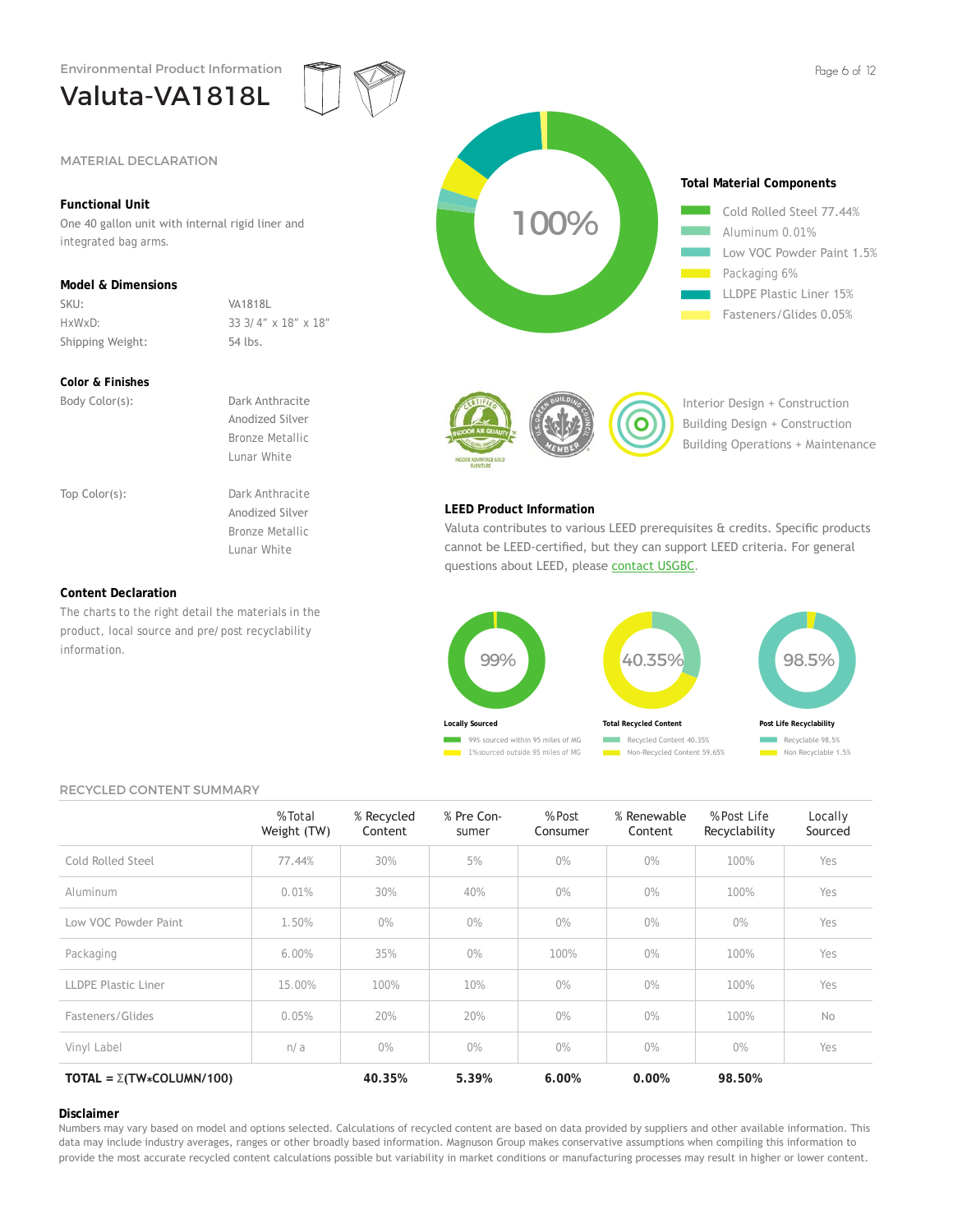One 20 gallon unit with internal rigid liner and

HxWxD: 33 3/4" x 9" x 18"

The charts to the right detail the materials in the product, local source and pre/post recyclability

SKU: VA1809L

Shipping Weight: 34 lbs.

# Valuta-VA1809L





# **Color & Finishes**

**Content Declaration**

information.

**Functional Unit**

integrated bag arms.

**Model & Dimensions**

| Body Color(s): | Dark Anthracite        |  |
|----------------|------------------------|--|
|                | Anodized Silver        |  |
|                | <b>Bronze Metallic</b> |  |
|                | Lunar White            |  |
|                |                        |  |
| Top Color(s):  | Dark Anthracite        |  |
|                | Anodized Silver        |  |
|                | <b>Bronze Metallic</b> |  |
|                | Lunar White            |  |
|                |                        |  |
|                |                        |  |

Interior Design + Construction Building Design + Construction Building Operations + Maintenance

# **LEED Product Information**

Valuta contributes to various LEED prerequisites & credits. Specific products cannot be LEED-certified, but they can support LEED criteria. For general questions about LEED, please contact USGBC.



Non-Recycled Content 61.71%

Recyclable 98.3% Non Recyclable 1.7%

# RECYCLED CONTENT SUMMARY

|                                       | % Total<br>Weight (TW) | % Recycled<br>Content | % Pre Con-<br>sumer | % Post<br>Consumer | % Renewable<br>Content | % Post Life<br>Recyclability | Locally<br>Sourced |
|---------------------------------------|------------------------|-----------------------|---------------------|--------------------|------------------------|------------------------------|--------------------|
| Cold Rolled Steel                     | 78.24%                 | 30%                   | 5%                  | $0\%$              | 0%                     | 100%                         | Yes                |
| Aluminum                              | 0.01%                  | 30%                   | 40%                 | $0\%$              | O%                     | 100%                         | Yes                |
| Low VOC Powder Paint                  | 1.70%                  | $0\%$                 | $0\%$               | $0\%$              | O%                     | 0%                           | Yes                |
| Packaging                             | 8.00%                  | 35%                   | 0%                  | 100%               | 0%                     | 100%                         | Yes                |
| <b>LLDPE Plastic Liner</b>            | 12.00%                 | 100%                  | 10%                 | $0\%$              | $0\%$                  | 100%                         | Yes                |
| Fasteners/Glides                      | 0.05%                  | 20%                   | 20%                 | $0\%$              | O%                     | 100%                         | No                 |
| Vinyl Label                           | n/a                    | 0%                    | 0%                  | $0\%$              | $0\%$                  | 0%                           | Yes                |
| TOTAL = $\Sigma(TW \star COLUMN/100)$ |                        | 38.29%                | 5.13%               | 8.00%              | 0.00%                  | 98.30%                       |                    |

## **Disclaimer**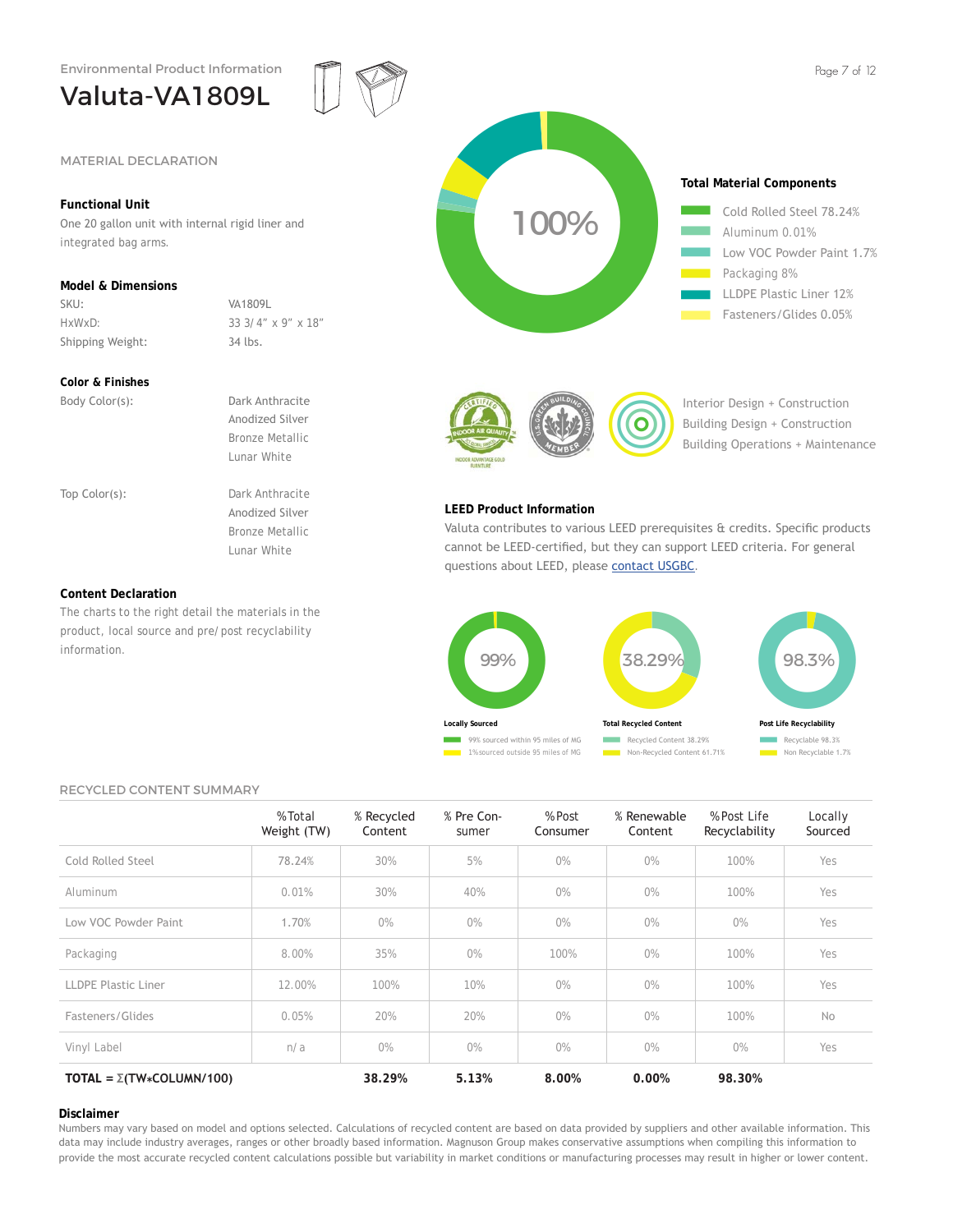# Valuta-VA18SCL



# **Functional Unit**

One 35 gallon unit with internal rigid liner and integrated bag arms.

# **Model & Dimensions**

SKU: VA18SCL Shipping Weight: 50 lbs.

HxWxD: 33 3/4" x 18" x 18"

# **Color & Finishes**

| Body Color(s): | Dark Anthracite        |  |
|----------------|------------------------|--|
|                | Anodized Silver        |  |
|                | <b>Bronze Metallic</b> |  |
|                | Lunar White            |  |
|                |                        |  |
| Top Color(s):  | Dark Anthracite        |  |
|                | Anodized Silver        |  |
|                | <b>Bronze Metallic</b> |  |
|                | Lunar White            |  |
|                |                        |  |
|                |                        |  |

# **Content Declaration**

The charts to the right detail the materials in the product, local source and pre/post recyclability information.





Interior Design + Construction Building Design + Construction Building Operations + Maintenance

# **LEED Product Information**

Valuta contributes to various LEED prerequisites & credits. Specific products cannot be LEED-certified, but they can support LEED criteria. For general questions about LEED, please contact USGBC.



# RECYCLED CONTENT SUMMARY

|                                       | % Total<br>Weight (TW) | % Recycled<br>Content | % Pre Con-<br>sumer | % Post<br>Consumer | % Renewable<br>Content | % Post Life<br>Recyclability | Locally<br>Sourced |
|---------------------------------------|------------------------|-----------------------|---------------------|--------------------|------------------------|------------------------------|--------------------|
| Cold Rolled Steel                     | 76.24%                 | 30%                   | 5%                  | $0\%$              | $0\%$                  | 100%                         | Yes                |
| Aluminum                              | 0.01%                  | 30%                   | 40%                 | $0\%$              | $0\%$                  | 100%                         | Yes                |
| Low VOC Powder Paint                  | 1.20%                  | $0\%$                 | $0\%$               | $0\%$              | O%                     | $0\%$                        | Yes                |
| Packaging                             | 7.00%                  | 35%                   | $0\%$               | 100%               | O%                     | 100%                         | Yes                |
| LLDPE Plastic Liner                   | 16.00%                 | 100%                  | 10%                 | $0\%$              | O%                     | 100%                         | Yes                |
| Fasteners/Glides                      | 0.05%                  | 20%                   | 20%                 | $0\%$              | O%                     | 100%                         | No                 |
| Vinyl Label                           | n/a                    | $0\%$                 | $0\%$               | $0\%$              | $0\%$                  | $0\%$                        | Yes                |
| TOTAL = $\Sigma(TW \star COLUMN/100)$ |                        | 41.16%                | 5.43%               | 6.50%              | 0.00%                  | 98.80%                       |                    |

### **Disclaimer**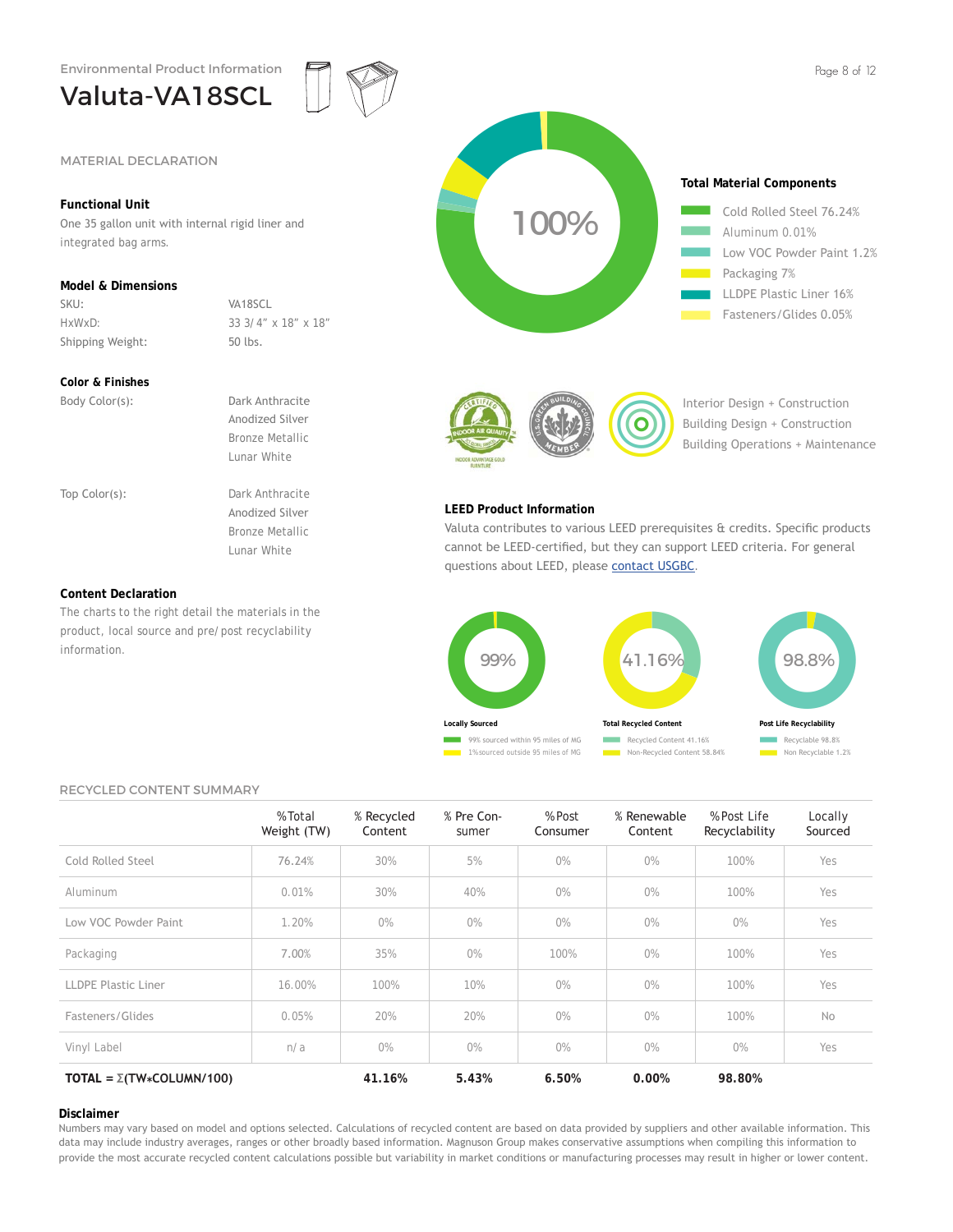Valuta-VA1818L-SEC

# **Functional Unit**

One 40 gallon unit with internal rigid liner, integrated bag arms and locking top with slot for secure document disposal.

# **Model & Dimensions**

SKU: VA1818L-SEC

HxWxD: 33 3/4" x 18" x 18" Shipping Weight: 54 lbs.

# **Color & Finishes**

Body Color(s): Dark Anthracite Anodized Silver Bronze Metallic Lunar White Top Color(s): Dark Anthracite

 Anodized Silver Bronze Metallic Lunar White

# **Content Declaration**

The charts to the right detail the materials in the product, local source and pre/post recyclability information.



Fasteners/Glides 0.05%



Interior Design + Construction Building Design + Construction Building Operations + Maintenance

# **LEED Product Information**

Valuta contributes to various LEED prerequisites & credits. Specific products cannot be LEED-certified, but they can support LEED criteria. For general questions about LEED, please contact USGBC.



## RECYCLED CONTENT SUMMARY

|                                       | % Total<br>Weight (TW) | % Recycled<br>Content | % Pre Con-<br>sumer | % Post<br>Consumer | % Renewable<br>Content | % Post Life<br>Recyclability | Locally<br>Sourced |
|---------------------------------------|------------------------|-----------------------|---------------------|--------------------|------------------------|------------------------------|--------------------|
| Cold Rolled Steel                     | 77.44%                 | 30%                   | 5%                  | $0\%$              | 0%                     | 100%                         | Yes                |
| Aluminum                              | 0.01%                  | 30%                   | 40%                 | O%                 | 0%                     | 100%                         | Yes                |
| Low VOC Powder Paint                  | 1.50%                  | $0\%$                 | $0\%$               | $0\%$              | $0\%$                  | $0\%$                        | Yes                |
| Packaging                             | 6.00%                  | 35%                   | $0\%$               | 100%               | O%                     | 100%                         | Yes                |
| LLDPE Plastic Liner                   | 15.00%                 | 100%                  | 10%                 | O%                 | O%                     | 100%                         | Yes                |
| Fasteners/Glides                      | 0.05%                  | 20%                   | 20%                 | $0\%$              | 0%                     | 100%                         | No                 |
| Vinyl Label                           | n/a                    | $0\%$                 | $0\%$               | $0\%$              | $0\%$                  | $0\%$                        | Yes                |
| TOTAL = $\Sigma(TW \star COLUMN/100)$ |                        | 40.35%                | 5.39%               | 6.00%              | 0.00%                  | 98.50%                       |                    |

### **Disclaimer**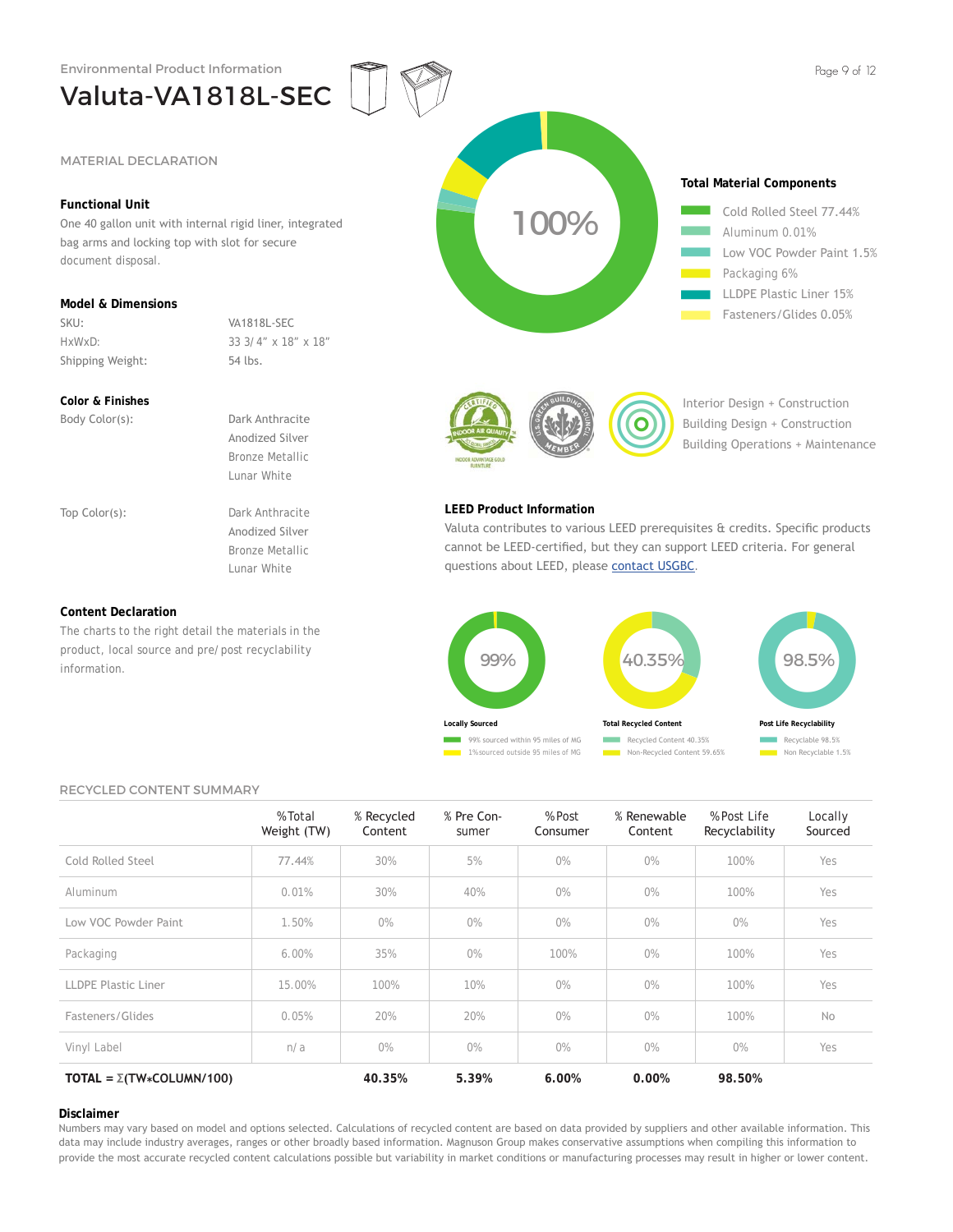Valuta-VA1809L-SEC

# **Functional Unit**

Valuta-VA1809L-SEC<br>
MATERIAL DECLARATION<br>
Functional Unit<br>
Sone 20 gallou unit with internal rigid liner, integrated<br>
bag arms and locking top with slot for secure<br>
document disposal.<br>
Model & Dimensions<br>
Sive:<br>
Shipping W One 20 gallon unit with internal rigid liner, integrated bag arms and locking top with slot for secure document disposal.

# **Model & Dimensions**

SKU: VA1809L-SEC

HxWxD: 33 3/4" x 9" x 18" Shipping Weight: 34 lbs.

# **Color & Finishes**

Body Color(s): Dark Anthracite Anodized Silver Bronze Metallic Lunar White Top Color(s): Dark Anthracite

 Anodized Silver Bronze Metallic Lunar White

# **Content Declaration**

The charts to the right detail the materials in the product, local source and pre/post recyclability information.

2525+25+ 2525 Aluminum 0.01% Low VOC Powder Paint 1.7% Packaging 8% LLDPE Plastic Liner 12% Fasteners/Glides 0.05%



Interior Design + Construction Building Design + Construction Building Operations + Maintenance

# **LEED Product Information**

Valuta contributes to various LEED prerequisites & credits. Specific products cannot be LEED-certified, but they can support LEED criteria. For general questions about LEED, please contact USGBC.



### RECYCLED CONTENT SUMMARY

|                                       | % Total<br>Weight (TW) | % Recycled<br>Content | % Pre Con-<br>sumer | % Post<br>Consumer | % Renewable<br>Content | % Post Life<br>Recyclability | Locally<br>Sourced |
|---------------------------------------|------------------------|-----------------------|---------------------|--------------------|------------------------|------------------------------|--------------------|
| Cold Rolled Steel                     | 78.24%                 | 30%                   | 5%                  | $0\%$              | $0\%$                  | 100%                         | Yes                |
| Aluminum                              | 0.01%                  | 30%                   | 40%                 | $0\%$              | $0\%$                  | 100%                         | Yes                |
| Low VOC Powder Paint                  | 1.70%                  | $0\%$                 | $0\%$               | $0\%$              | $0\%$                  | O%                           | Yes                |
| Packaging                             | 8.00%                  | 35%                   | $0\%$               | 100%               | $0\%$                  | 100%                         | Yes                |
| LLDPE Plastic Liner                   | 12.00%                 | 100%                  | 10%                 | $0\%$              | O%                     | 100%                         | Yes                |
| Fasteners/Glides                      | 0.05%                  | 20%                   | 20%                 | $0\%$              | $0\%$                  | 100%                         | No                 |
| Vinyl Label                           | n/a                    | 0%                    | $0\%$               | $0\%$              | $0\%$                  | 0%                           | Yes                |
| TOTAL = $\Sigma(TW \star COLUMN/100)$ |                        | 38.29%                | 5.13%               | 8.00%              | 0.00%                  | 98.30%                       |                    |

### **Disclaimer**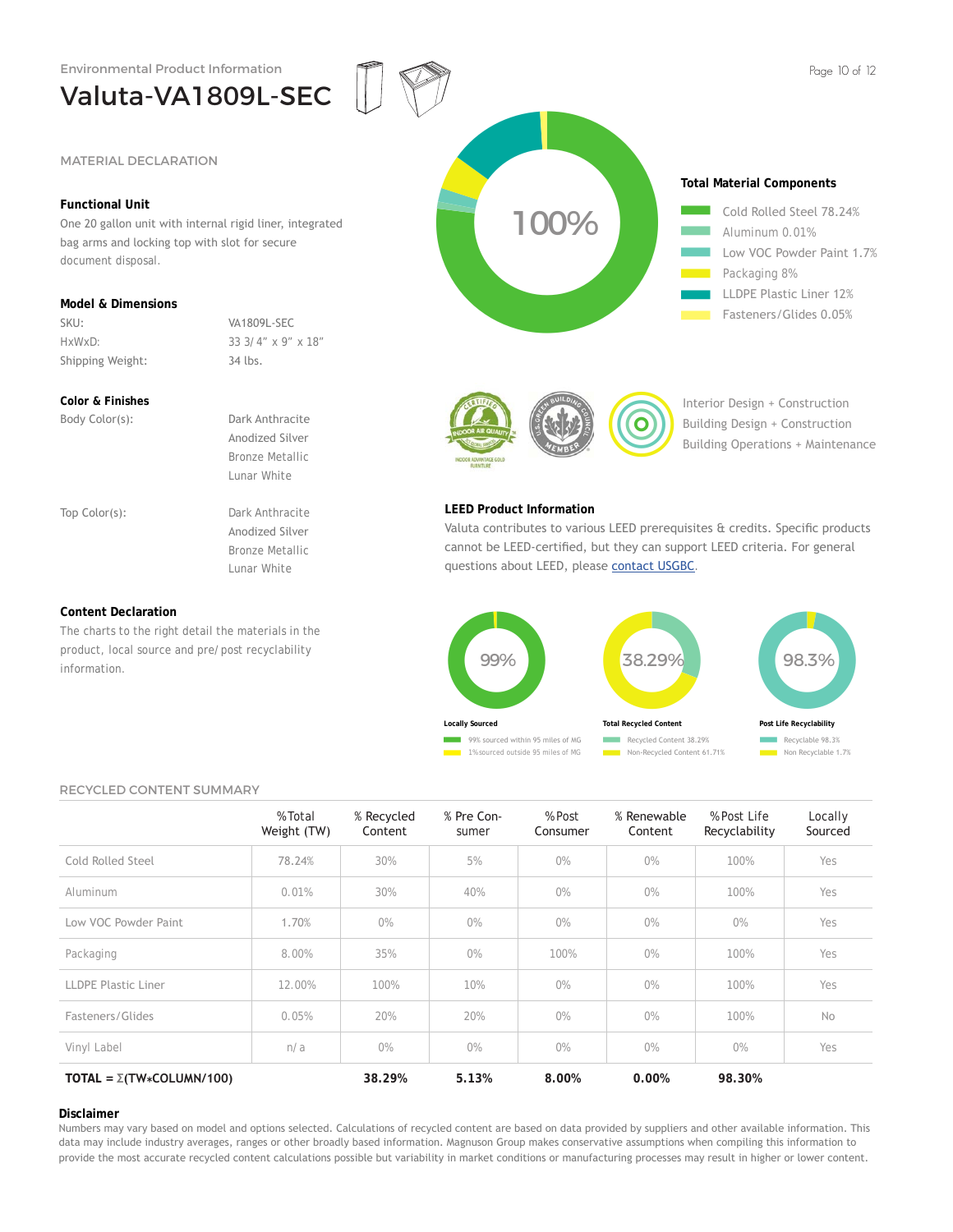Valuta-VA1809L-JR

# **Functional Unit**

One 14 gallon junior unit with internal rigid liner and integrated bag arms.

# **Model & Dimensions**

SKU: VA1809L-JR Shipping Weight: 34 lbs.

HxWxD: 26 1/8" x 9" x 18"

# **Color & Finishes**

Body Color(s): Dark Anthracite Anodized Silver Bronze Metallic Lunar White Top Color(s): Dark Anthracite Anodized Silver Bronze Metallic Lunar White

## **Content Declaration**

The charts to the right detail the materials in the product, local source and pre/post recyclability information.





Interior Design + Construction Building Design + Construction Building Operations + Maintenance

# **LEED Product Information**

Valuta contributes to various LEED prerequisites & credits. Specific products cannot be LEED-certified, but they can support LEED criteria. For general questions about LEED, please contact USGBC.



### RECYCLED CONTENT SUMMARY

|                                       | % Total<br>Weight (TW) | % Recycled<br>Content | % Pre Con-<br>sumer | % Post<br>Consumer | % Renewable<br>Content | % Post Life<br>Recyclability | Locally<br>Sourced |
|---------------------------------------|------------------------|-----------------------|---------------------|--------------------|------------------------|------------------------------|--------------------|
| Cold Rolled Steel                     | 78.24%                 | 30%                   | 5%                  | $0\%$              | 0%                     | 100%                         | Yes                |
| Aluminum                              | 0.01%                  | 30%                   | 40%                 | $0\%$              | $0\%$                  | 100%                         | Yes                |
| Low VOC Powder Paint                  | 1.70%                  | $0\%$                 | $0\%$               | $0\%$              | $0\%$                  | $0\%$                        | Yes                |
| Packaging                             | 8.00%                  | 35%                   | $0\%$               | 100%               | O%                     | 100%                         | Yes                |
| <b>LLDPE Plastic Liner</b>            | 12.00%                 | 100%                  | 10%                 | $0\%$              | $0\%$                  | 100%                         | Yes                |
| Fasteners/Glides                      | 0.05%                  | 20%                   | 20%                 | $0\%$              | 0%                     | 100%                         | No                 |
| Vinyl Label                           | n/a                    | $0\%$                 | $0\%$               | O%                 | 0%                     | $0\%$                        | Yes                |
| TOTAL = $\Sigma(TW \star COLUMN/100)$ |                        | 38.29%                | 5.13%               | 8.00%              | 0.00%                  | 98.30%                       |                    |

#### **Disclaimer**